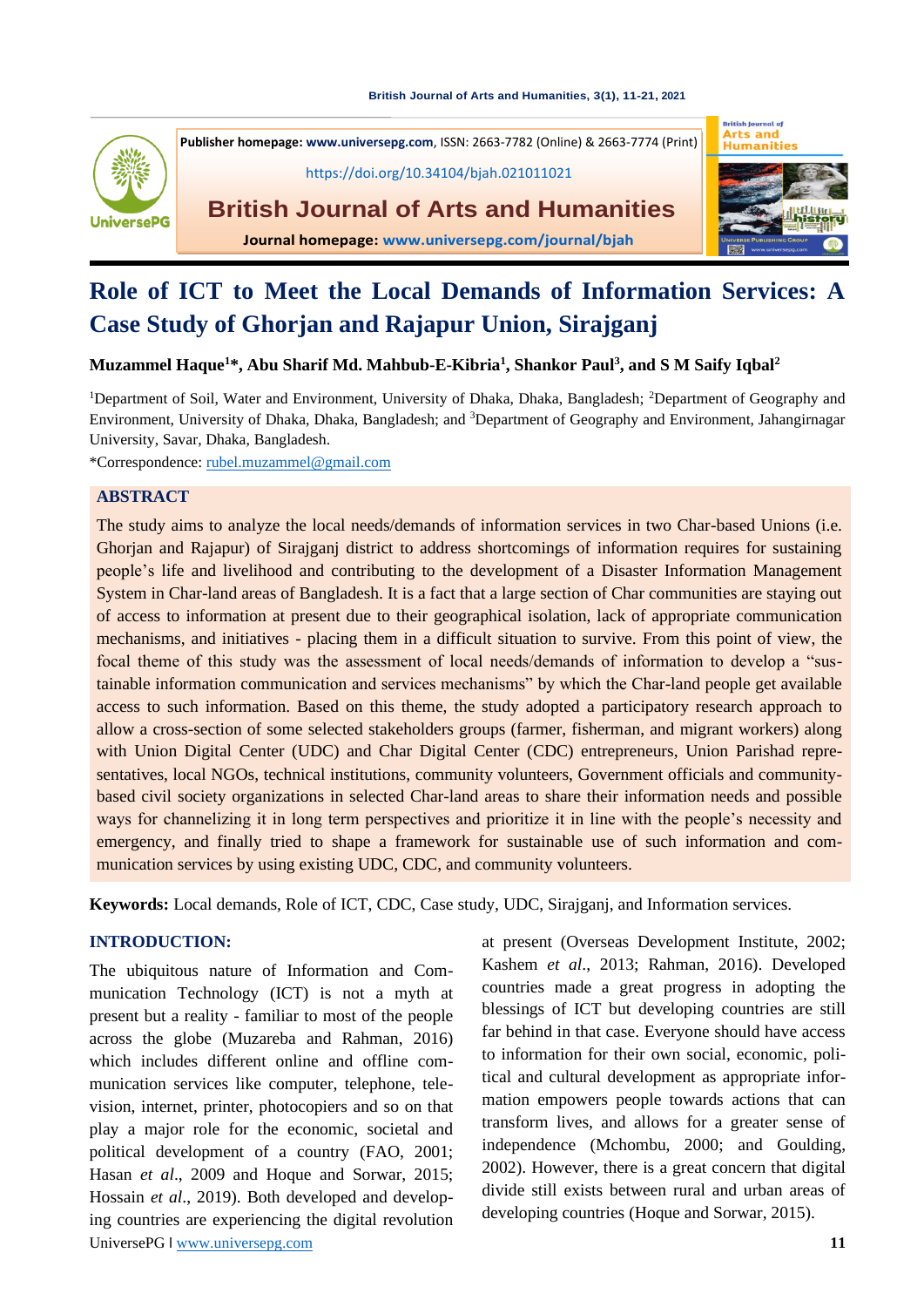According to de Munster (2004), "Digital divide is usually measured in terms of people's access to ICTs and those without such access or skills". Role of ICT for the development of rural areas is an emerging issue now-a-days in most of the developing countries (Hoq, 2015; Pade *et al*., 2010; Alemna and Sam, 2006; Hoque and Sorwar, 2015). Governments of developing countries have taken several initiatives to remove the barrier in case of using ICT in their daily life (Shore, 1980). Bangladesh is a low income developing country; having 165 million populations is experiencing the lack of provision of ICT (Ashraf *et al*., 2016) though internet was first introduced in our country in 1993. Rapid changes were observed in IT sector after the withdrawal of taxes on VSAT satellite ground station (Rahman, 2008; Islam and Hoq, 2011). In 2008, an ICT policy was articulated in order to build an ICT driven nation (Ashraf *et al*., 2016) as ICT is considered one of the significant tools for economic development of a country (Kashem *et al*., 2010). After the formulation of ICT policy, the ICT sector of Bangladesh has started expanding keeping a great pace in both rural and urban areas (Chowdhury and Alam, 2009). In recent years, government of Bangladesh and private sectors have undertaken various ICT interventions in order to bridge the information gap between the rural and urban community. One of the notable examples is establishing ICT centres in every union of rural areas so that rural people can easily access the necessary information without any hassle (Islam and Hoq, 2011)because ICT Plays a great role to eradicate poverty, getting education materials and information's, Early Warning System (EWS) , health sector, boost agricultural and livestock productivity, improve livelihood and shrink vulnerability of poor people who are exposed to the negative impacts of natural anomalies (Kizilaslan, 2006; Prodhan and Afrad, 2014 and Islam and Hoq, 2011). ICT centres are places where poor people of a particular community get benefitted by accessing necessary technologies as it is impossible for them to access these facilities individually (Hasan *et al*., 2009).

UniversePG l [www.universepg.com](http://www.universepg.com/) **12** This study was about a multi-users communication service to create and exchange real time intelligences regarding how fragile communities can avoid or minimize the impact of disaster. The study has been under taken to address the shortcomings of information pertaining to flood early warning and contributed to the development of a Disaster Infor-

mation Management System in two Char-based and disaster prone unions named Rajapur and Ghorjan of Sirajganj District. It is a fact that Char-based isolated communities have no timely access to disaster information due to the absence of community-friendly information, communication and transformation mechanisms. Considering that the Government of Bangladesh introduced Union Digital Centre (UDC), which is intended to become information hub but they were not used as a source of disaster related information. Besides, the UDC in proposed Charland areas didn't include a large section of Charbased communities in the respective Union and excluded a large section of Char house-holds (HHs) to get information. Considering that Flood Early Warning System (FEWS) introduced 2 (two) additional Char Information Service Centres named Char Digital Centre (CDC)to make all types of necessary information available for all the people living in Char-land areas and the EWS that was introduced for providing easy understandable and timely flood early warming information to the unreachable people in two disasters prone Unions (i.e. Ghorjan of Chauhali Upazila and Rajapur of Bekuchi Upazila) of Sirajganj district in Bangladesh.

The overall objective of this study was to analyse demands of information services that can be delivered through the Union Digital Centres and Char Digital Centres and its long terms perspectives for the sustainable use in the Char -land areas. The specific goals were set i) to identify local needs /demands of information services and prioritize it in line with local problems and inaccessibility of such information; ii) to measure existing areas of income (i.e. stable and temporary income sources) and expenditure and define possibilities of future income for self-sustainability of the UDCs/CDCs in Char land areas, and iv) to recommend further actions to strengthen the information dissemination system.

#### **METHODOLOGY:**

A wide range of qualitative methods were used to collect field based data which includes Focus Group Discussions (FGDs), Participatory Research Appraisal (PRA), Key Informant Interview (KII), Indepth Interview and Case Studies in order to ensure interactive environment to allow a cross section of participants under the specific category of stakeholders for sharing their honest opinion. The relevant secondary information was generated from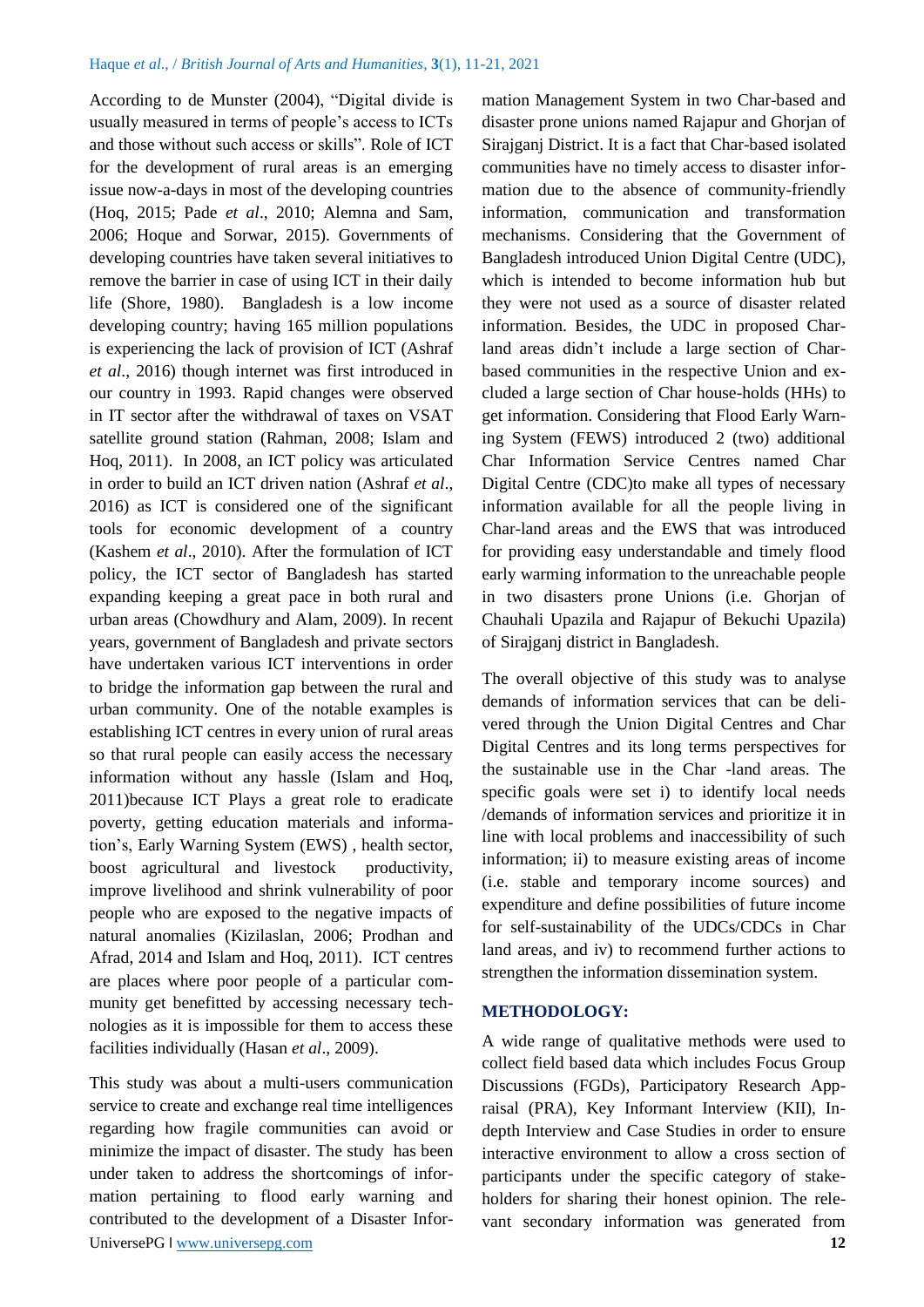various sources, such as analytical reports, Bangladesh Bureau of Statistics (BBS) and Union database etc. to supplement the primary information. In both cases, the study applied a strict data triangulation process to verify the information and to assure its reliability. A total of ten FGD sessions (five in Ghorjan union and five in Rajarpur union) were held to understand the community perception regarding the necessity of information services and associated problems where both men and women group of the community, community leaders includes representatives of community based organizations and local government representatives participated. Those group meetings discussed about demands of information, priorities of local needs and demands and existing areas of income (i.e. stable and temporary income sources) and expenditure, and define possibilities of future income for self-sustainability of the UDCs and CDCs. In addition to, A total of 42 relative government agency, local governments and local elites were interviewed which includes local business entrepreneurs/traders and private sector representative to discuss regarding possible areas of income, service and expenditure and future income service options, business planning based on people's needs.



**Fig 1:** Flow chart of study design.

### **DISCUSSION:**

The categories of participants were diverse in the study areas that showcased their variety of needs/ demands with varying professions. Some of the needs/demands being extremely pointed out followed by all categories of participants while on the contrary some needs/demands were figured out only by specific stakeholders.

### *Needs/Demands of Information of Farmer Group*

The information needs/demands of farmers' group were defined through interactive process in the study areas.

Farmers' groups in both study areas have some similarities and dissimilarities in information needs because Ghorjan union is still aback from Rajapur union because flood severely affects Ghorjan Union each year and cause unbearable sufferings to the local people When we asked the target people to define what kinds of information and services are required for continuing live and livelihood in better ways, they defined a numbers of information needs which are mentioned below:

|    | <b>Ghorjan Union</b>                                       |    | <b>Rajapur Union</b>            |
|----|------------------------------------------------------------|----|---------------------------------|
|    | <b>1.</b> Flood forecasting news                           |    | 1. Crop seasonality             |
|    | Market information                                         |    | 2. Flood early warning          |
|    | Education related information                              |    | 3. Early preparation for flood  |
|    | <b>4.</b> Health information (specially women and child)   |    | 4. Preserving food during flood |
| 5. | Information of good quality seeds, fertilizer, insecticide | 5. | Homestead plinth                |
|    | our local business information                             |    | <b>6.</b> Government Relief     |
|    | Relief information                                         |    | Pisciculture                    |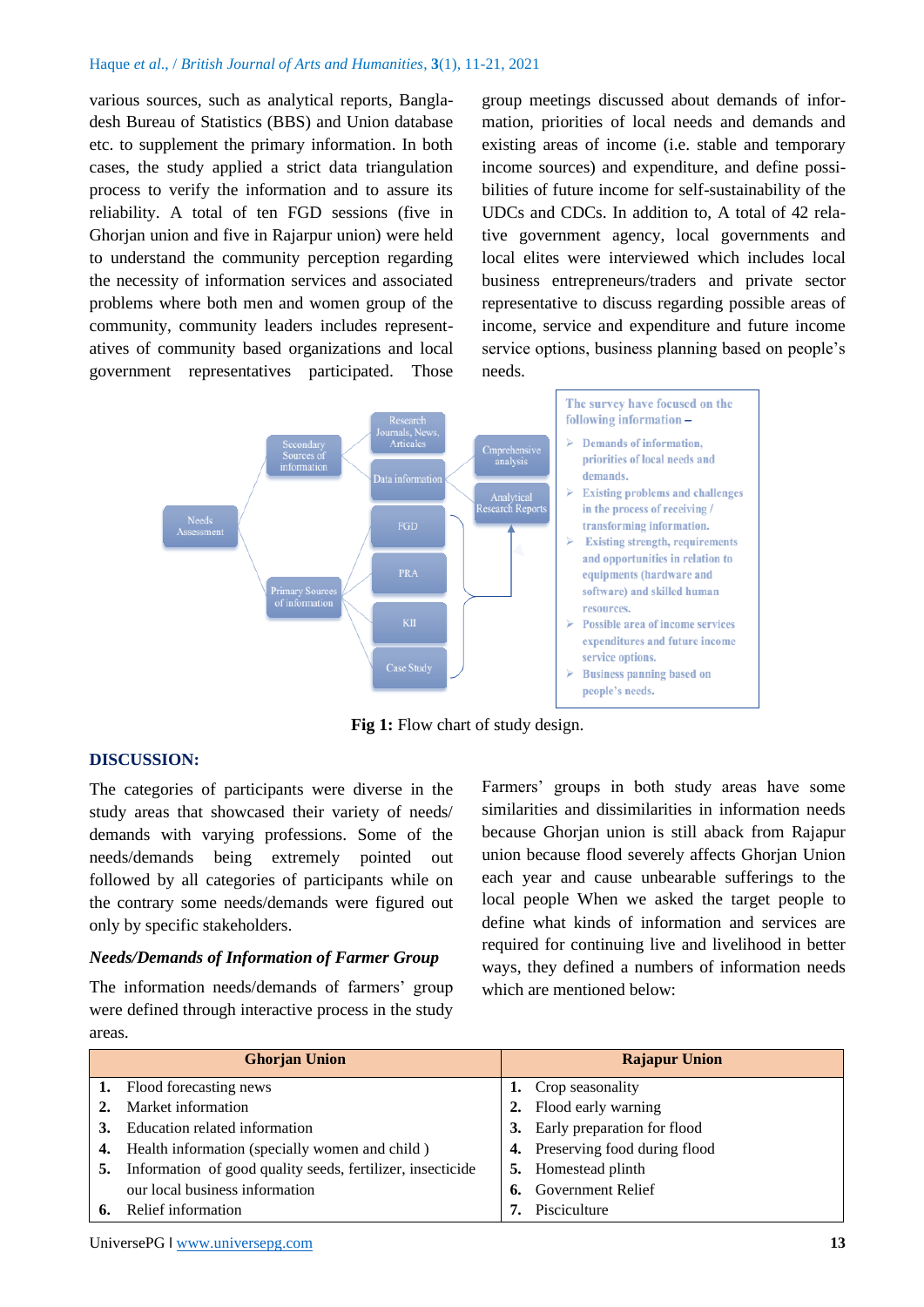| 7. | Proper price information                                         | 8. | Diarrhea disease                               |
|----|------------------------------------------------------------------|----|------------------------------------------------|
| 8. | Veterinary doctor information                                    | 9. | Road repairmen and construction                |
| 9. | Weather information                                              |    | 10. Tree plantation                            |
|    | 10. Agriculture Product Market process                           |    | 11. Soil quality                               |
|    | 11. Agriculture harvesting system process                        |    | 12. Work information                           |
|    | 12. Modern agriculture instrument                                |    | 13. Training for women                         |
|    | 13. Agriculture loan without interest                            |    | 14. Quality water                              |
|    | 14. Agriculture hybrid training information                      |    | 15. Char development                           |
|    | 15. Harmful insecticides how to remove                           |    | 16. Electricity in Char areas                  |
|    | 16. Pesticides information                                       |    | 17. Care of Pregnant woman                     |
|    | 17. Harmful grass remove in the agricultural field               |    | 18. Old aged grants                            |
|    | 18. Good quality seed and bumper production                      |    | 19. Nutrition of food for health               |
|    | 19. Easy way to get flood forecasting news                       |    | 20. Cropping system in sandy soil              |
|    | 20. Irrigation facility information and when it will easy way to |    | 21. Animal husbandry                           |
|    | apply                                                            |    | 22. Governments rules for old aged grants      |
|    | 21. Agriculture crop production in the drought condition         |    | 23. Health treatment                           |
|    | 22. After flood how we nurture our agriculture fields            |    | 24. Union Parishad rules and regulations       |
|    | 23. Droughts tolerance crop and rice information                 |    | 25. Government rules of tuition fees in school |
|    | 24. Flood tolerance rice cultivation information                 |    | 26. Gender discrimination                      |
|    | 25. Flood forecasting and flood related diseases                 |    | 27. Deep Tubewell                              |
|    |                                                                  |    | 28. Crop insecticides                          |
|    |                                                                  |    | 29. Application of pesticides                  |
|    |                                                                  |    | 30. Treatment of pregnant woman                |

#### *Needs/Demands of Information of Fisheman Group*

A Fisherman demand advisory services as they are motivated to develop their fish production. Their motivation is closely linked with the existence of market opportunities and prospects for improved and safety working conditions. When a fisherman has the potential information to develop his production, he requires adequate information to negotiate with potential service providers.

It is argued between two unions that in a free and open market, the information and demand for services should arise spontaneously. Market information will bring service providers and fisher-man together. Indeed this happens when fishermen are well informed and when the delivery of services is clearly economically attractive for both providers and their clients. The demands of information services vary from Ghorjan Union to Rajapur which are mentioned below:

|                                       | Ghorjan                                               | <b>Rajapur</b>                                  |
|---------------------------------------|-------------------------------------------------------|-------------------------------------------------|
| 1.                                    | Hospital or community clinic information              | Food nutrition                                  |
| 2.                                    | Gonno Shikkah Kenrda information<br>2.                | Old aged grants                                 |
| 3.                                    | 3.<br>Where available of good quality doctor          | <b>Health</b> treatment                         |
| 4.                                    | 4 hours for go and come back to school<br>4.          | Treatment of pregnant woman                     |
| Village information center<br>5.      | 5.                                                    | Fish catch and fish selling                     |
| Sanitation facility information<br>6. | 6.                                                    | Weather forecasting news                        |
| 7.                                    | Availability flood forecasting news information<br>7. | Fisheries law                                   |
| 8.                                    | Cyclone warning news information<br>8.                | Education for all                               |
| Irrigation facility information<br>9. | 9.                                                    | Agriculture and fish practices in same land     |
| Shallow machine instruments<br>10.    |                                                       | 10. Plant disease                               |
| 11. Agriculture information centre    |                                                       | 11. Animal husbandry                            |
| 12. Old age education center          |                                                       | 12. Flood                                       |
| 13. Actual price of fish              |                                                       | 13. Flood shelters                              |
| Veterinary doctor<br>14.              |                                                       | 14. Crops cultivation                           |
| 15. Community clinic information      |                                                       | 15. Technical and vocational education training |
|                                       | 16. Police station and secured system information     | 16. Poultry firm                                |
|                                       |                                                       | 17. Land digging works                          |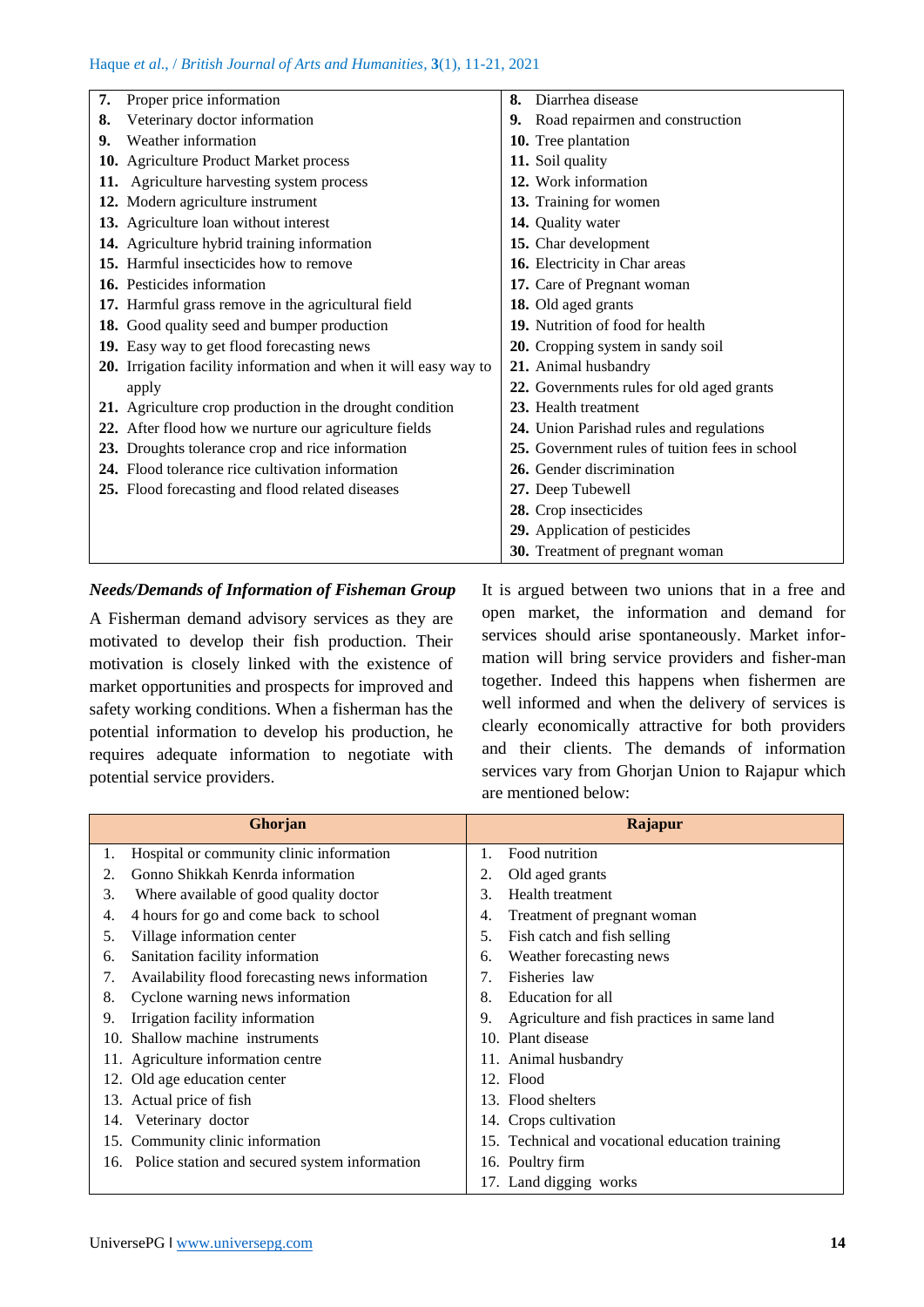|     | Ghorjan                             |     | Rajapur                             |
|-----|-------------------------------------|-----|-------------------------------------|
| 1.  | Flood information                   | 1.  | Homestead vegetable cultivation     |
| 2.  | Health treatment information        | 2.  | Animal husbandry                    |
| 3.  | Plinth and raised homestead related | 3.  | <b>Treatment for Pregnant women</b> |
|     | information                         | 4.  | Infant treatment                    |
| 4.  | Sanitation facility information     | 5.  | <b>Birth Registration</b>           |
| .5. | Maternal health information         | 6.  | seeds for Farmers                   |
| 6.  | Relief information                  | 7.  | Where and how to get Works          |
| 7.  | Good quality doctor information     | 8.  | Sewing work for women               |
| 8.  | Good Madrasa and school             | 9.  | Exam Result information             |
| 9.  | Family planning information         | 10. | Short hand training                 |
| 10. | Result information                  |     |                                     |
|     |                                     |     |                                     |

Unfortunately, many small scale fishermen are unable to take advantage of market opportunities partly because they are constrained by lack of information, and also because they do not have the knowledge and the resources to formulate and articulate their demands for information.

#### *Needs/Demands of Information of Woman Group*

Women strongly emphasized on free health care programme participation; and group learning on both economic activities and wider social and wellbeing issues (including awareness of basic rights and laws and enhancing knowledge of health, hygiene and disaster preparedness). Participating women are strongly interested to know how to reduce environmental and economic risk (for instance, raising households on plinths above the highest known flood levels, establishing social safety nets to assist vulnerable households, providing access to clean water and sanitary latrines to reduce disease, and creating employment during disaster); assistance to households to establish small businesses and creating income that work for the family; access to a village savings and loans groups.



**Fig 2:** Business model for Rajapur and Ghorjan unions.

## **Sustainability of Digital Centers and Skilled Volunteers (Considering Business Plan)**

According to Liam *et al*. (2013) "Sustainability implies responsible and proactive decision-making and innovation that minimizes negative impact and

maintains balance between ecological resilience, economic prosperity, political justice and cultural vibrancy to ensure a desirable planet for all now and in the future". Sustainable digital centers and skilled volunteers are the key components for the local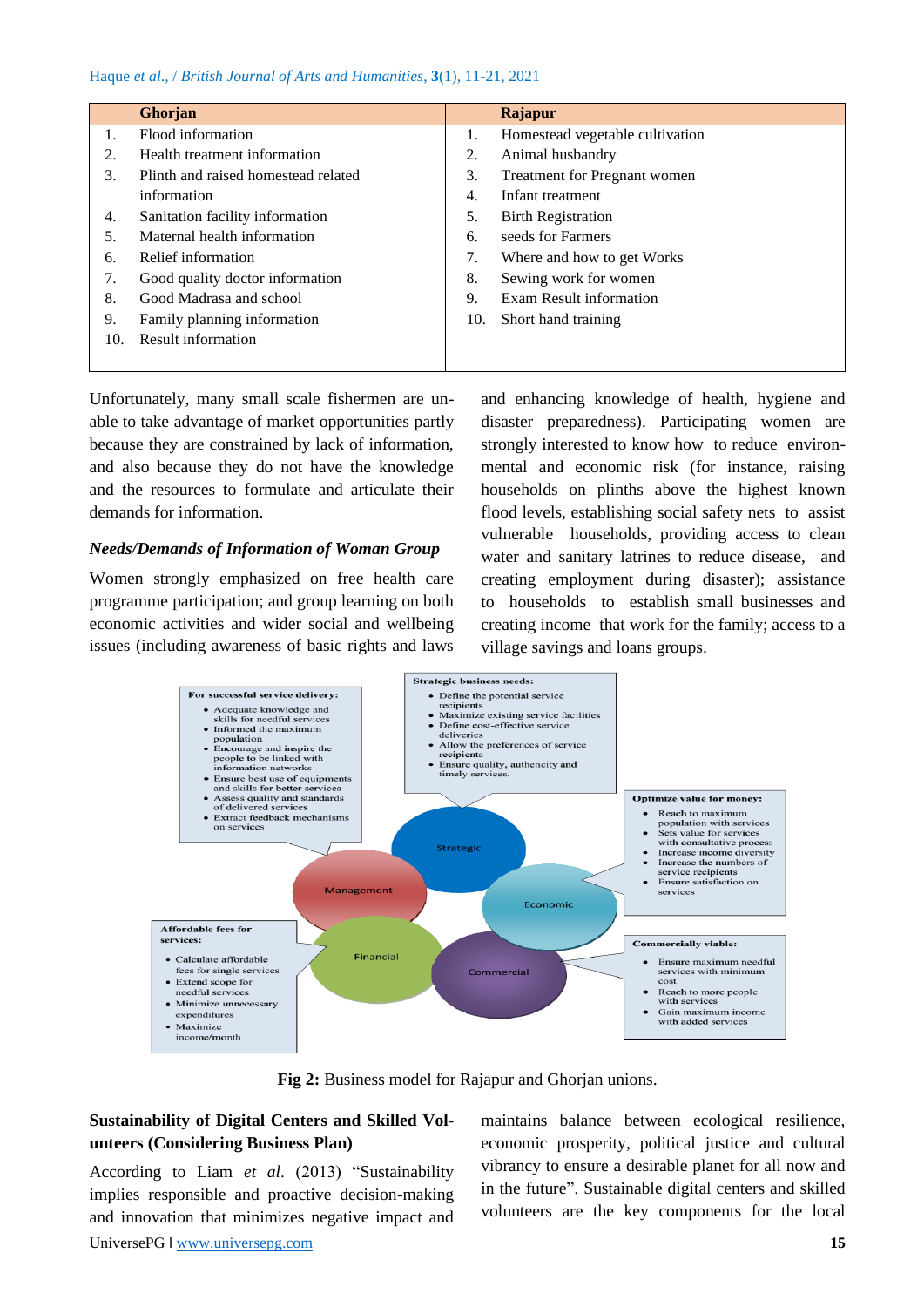communities for information reception but their sustainability follows through diversity of income sources of the entrepreneurs of UDC & CDC, less expenditure of them and a handsome future earning expectation which is rather a means of social and cultural stability of the overall community people.

# **Areas of Income (Digital Centers and Skilled Volunteers)**

UDC, CDC and Volunteering are prominent elements of sophisticated corporate approaches to community investment but the process of attaining an employment is not easy at all rather it is full of obstacles and very confusing. Applicant or interested individuals go through the agony of cumbersome government policies and arduous bureaucracies. Digital sustainability has been implemented through appropriate use of ICT in Bangladesh as it is targeting audience both at individual level and institutional level. At the individual level the audience is both educated urban/rural people who are searching for employment and migrant workers who are already working. At the institutional level, it is the organizations working with workers and associated with the migration process.

- Create income generation opportunity for people through promoting professional skills in development of multimedia materials.
- Improving the competency of people for better performance in the local employment market.
- Information and instruction based audio-visual life-skill digital content that provides information to unemployed, semi-skilled and low income young women both in rural and urban areas. It takes them through the process of preparation, helping them at each step, providing sufficient information for them to make informed choices.

Income generation for UDC Entrepreneurs, CDC Entrepreneurs & Volunteers counts on the facilities or instrumentations they have to provide wellbeing of local people in a very lower cost. Rajapur and Ghorjan Union's UDC & CDC entrepreneurs have a few income sources with their existing strength which rather pushing them up for further expansions.

|  |  |  |  |  |  | <b>Table 1:</b> Existing Sources of Income of UDC, CDC & Volunteers |
|--|--|--|--|--|--|---------------------------------------------------------------------|
|--|--|--|--|--|--|---------------------------------------------------------------------|

|                    | <b>UDC</b>                     | CDC                      | <b>Volunteers</b>    |
|--------------------|--------------------------------|--------------------------|----------------------|
|                    | • Birth Registration           | • Training Allowance     | • Training Allowance |
| Areas of Income    | • Death Certificate            | • Government Information |                      |
| (Based on Field    | $\bullet$ Photocopy            | delivery using Internet  |                      |
| Study in Rajapur   | • Paper and Photo Print        | Service                  |                      |
| and Ghorjan Union) | • MS Office works              |                          |                      |
|                    | • Electricity bill             |                          |                      |
|                    | • Varsity admission and result |                          |                      |
|                    | • Job related information      |                          |                      |

UDC/CDC have opportunity to create their competitive market based on orientated demand of information, environment and weather, develop competitive and business advantages, and understand threats to sustaining advantage in the face of challenging competitive threats. Different approaches including institutional organization, the resource-based view, dynamic capabilities, have helped academicians and practitioners understand the dynamics of competition and develop recommendations on how UDC/CDC should define their competitive business strategies. Advances in information transformation and communication technologies have driven the recent interest on business model innovation. However, the business model innovations are transforming information, communication and IT- driven in the education sector; other forces, such as globalization and deregulation, have also resulted in new business models and fed the interest on this area. The business model is organized as follows.

In Rajapur and Ghorjan Union UDC/CDC provide services with small scale areas because of their unavailability of facility, less demands, uneducated and some constraints. Everyday UDC provides service with their capabilities and almost twenty people have taken service. But CDC provides more service than UDC based on the information in the Ghorjan area with a free of cost.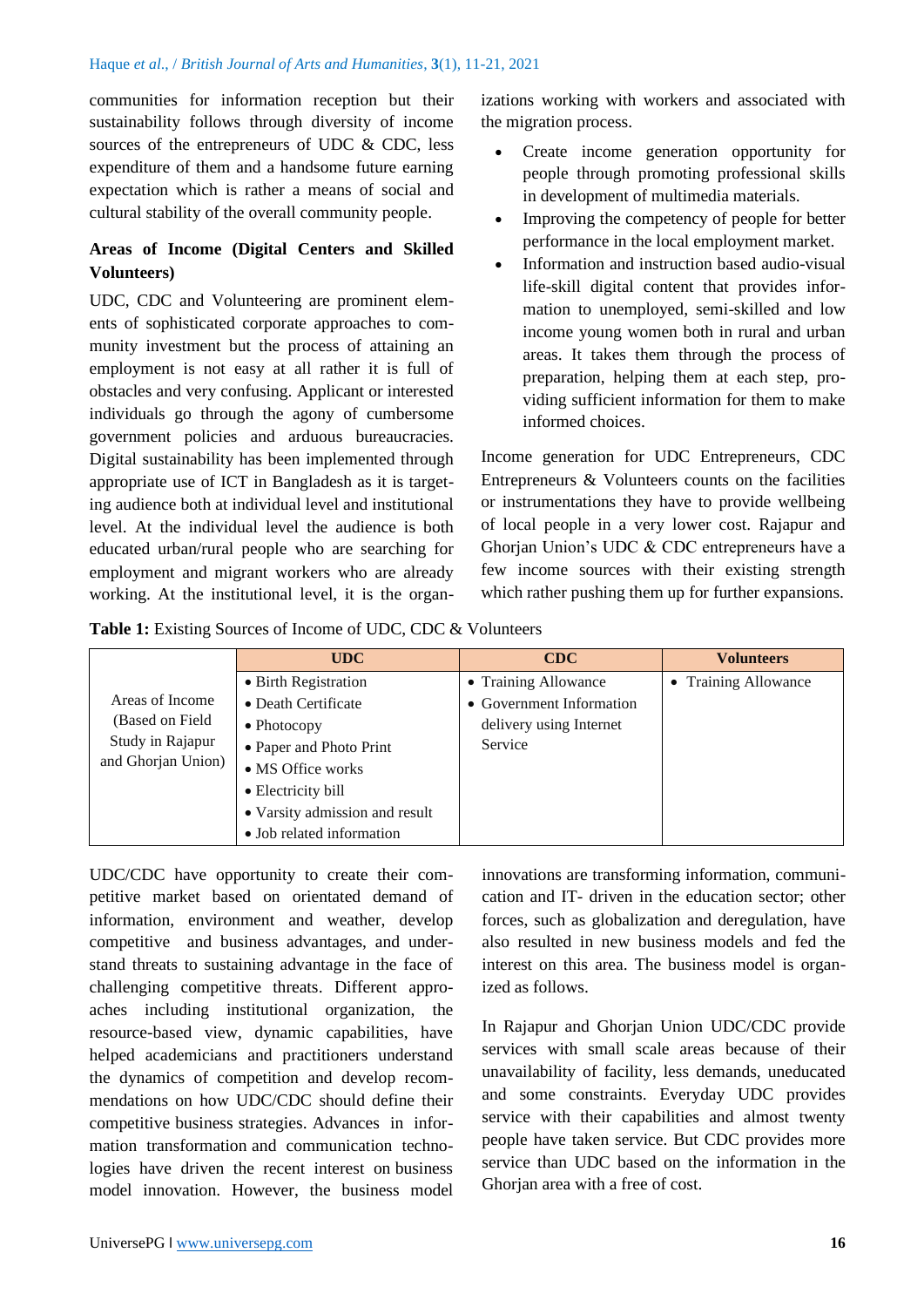| <b>Income Sectors</b>  |         | <b>Present Amount of Income</b><br>(USD) | <b>Business plan for the next years</b>                             | <b>Future income for</b><br><b>Next 3 Years (USD)</b> |
|------------------------|---------|------------------------------------------|---------------------------------------------------------------------|-------------------------------------------------------|
|                        | Monthly | Yearly                                   |                                                                     |                                                       |
| Photocopy, Print       | 41.42   | 497.08                                   | If the photocopy machine and printer<br>have more income will high. | $497.08 * 3 = 1491.25$                                |
|                        |         |                                          |                                                                     |                                                       |
| ID cards.              | 20.12   | 241.44                                   | If UDC/CDC provide a large scale                                    | $241.44*3=724.32$                                     |
| Electricity bill       |         |                                          | they will get more profit                                           |                                                       |
| <b>Education</b> based | 21.3    | 255.64                                   | If the availability of internet network                             | $255.64*3=766.93$                                     |
| information            |         |                                          | and low cost business will soar,                                    |                                                       |
| (Exam result, CV,      |         |                                          | UDC/CDC will get more profit.                                       |                                                       |
| form fill up           |         |                                          |                                                                     |                                                       |
| Stationery             | 35.51   | 426.07                                   | All kind of stationery will be                                      | $426.07 *3=1278.21$                                   |
|                        |         |                                          | available in the UDC/CDC center,                                    |                                                       |
|                        |         |                                          | then they will fulfill the demand                                   |                                                       |
| $Total = 118.35$ USD   |         | Total = $1420.24$                        |                                                                     | $Total = 4260.71$ USD                                 |
|                        |         | <b>USD</b>                               |                                                                     |                                                       |

In Rajapur UDC the current and future income of the Entrepreneurs usually depends on how the equipments are working whether it is working smoothly or out of work. Unfortunately most of the equipments were found out of work. However the actual income of the entrepreneurs is counted without the expense that occurs monthly. The actual income in general is not sufficient for an entrepreneur to maintain his family expense each month.

| <b>Income Sectors</b>               | <b>Present Amount of</b><br><b>Income (USD)</b> |            | <b>Business plan for the next</b><br>years | <b>Yearly Future</b><br>income for 3 Years |
|-------------------------------------|-------------------------------------------------|------------|--------------------------------------------|--------------------------------------------|
|                                     | Monthly                                         | Yearly     |                                            | (USD)                                      |
| Photocopy, Print, Scanner,          | 47.34                                           | 568.09     | Photocopy machine & Printer                | $568.09*3=1704.28$                         |
| Projector                           |                                                 |            | is out of work. Need to fix.               |                                            |
|                                     |                                                 |            | Increase the use of projector.             |                                            |
| ID cards, electricity bill, Birth   | 29.59                                           | 355.06     | If UDC/CDC provide a large                 | $355.06*3=1065.18$                         |
| Certificate, Death Certificate etc. |                                                 |            | scale they will get more profit            |                                            |
| Education based information         | 41.42                                           | 497.08     | Availability of internet                   | $497.08*3=1491.25$                         |
| (Exam result, CV, form fill up,     |                                                 |            | network and low cost business              |                                            |
| Computer compose, Email, Job        |                                                 |            | will soar and UDC/CDC will                 |                                            |
| application, Visa check etc.        |                                                 |            | get more profit.                           |                                            |
| Stationery (Paper, Photo paper      | 47.34                                           | 568.09     | All kind of stationery need to             | 568.09*3=1704.28                           |
| etc)                                |                                                 |            | be available in the UDC/CDC                |                                            |
|                                     |                                                 |            | center than they will fulfill the          |                                            |
|                                     |                                                 |            | demand                                     |                                            |
|                                     | $Total = 165.69$ USD                            | $Total =$  |                                            | Total = $5965$ USD                         |
|                                     |                                                 | 1988.23    |                                            |                                            |
|                                     |                                                 | <b>USD</b> |                                            |                                            |

# **Areas of Expenditures (Digital Centers and Skilled Volunteers)**

UniversePG l [www.universepg.com](http://www.universepg.com/) **17** Our research indicates (expenditure of UDC/CDC employee, volunteer programme's and their community investment aspirations) that until recently, dissemination of information through UDC/CDC, the shift to skill-based volunteering is based less on deliberate strategy, and more on responding to

requests from volunteer hosts for more strategic, skill-based volunteer time. Primary approaches to skill-related volunteering programs have emerged. They are:

- Provision of a little amount of cost or charge services; and
- Skill-transfer and capacity building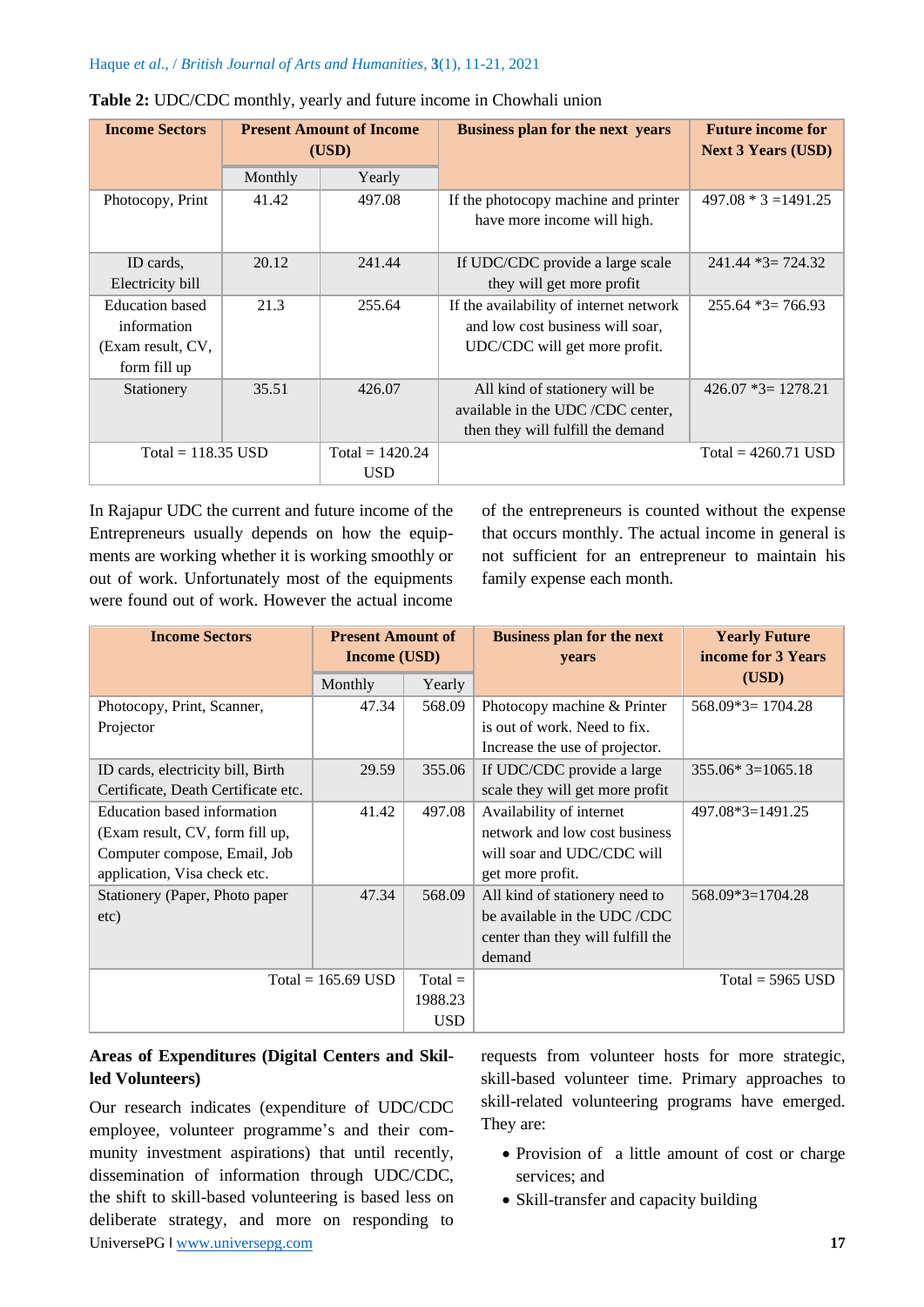The range of expenditures of UDC, CDC and Volunteers depend on peoples need to access information as well as their usual and emergency needs to hardware and software. Rajapur Union and Ghorjan Union both have UDC Entrepreneurs, CDC Entrepreneurs & Volunteers, who are working as people's organization to deliver various informations thus the expenditures, arise.

| Table 3: Existing Sources of Expenditures of UDC, CDC & Volunteers |  |  |
|--------------------------------------------------------------------|--|--|
|--------------------------------------------------------------------|--|--|

|                                                                                       | <b>UDC</b>                                                                                                                                                    | CDC                                                                                                      | <b>Volunteers</b>                            |
|---------------------------------------------------------------------------------------|---------------------------------------------------------------------------------------------------------------------------------------------------------------|----------------------------------------------------------------------------------------------------------|----------------------------------------------|
| Areas of<br>Expenditures<br>(Based on Field<br>Study in Rajapur<br>and Ghorjan Union) | • Paper purchasing<br>• Pen purchasing<br>Electricity bill<br>$\bullet$<br>$\bullet$ Home rent<br>• Furniture<br>• Computer instruments<br>• Internet package | • Communication expense<br>(Travel & Mobile)<br>• Computer instrument (in<br>need)<br>• Internet Package | • Communication expense<br>(Travel & Mobile) |

# **Recommendations for Improving the Information Dissemination System**

The following recommendations have been made in light of the activities being observed during detail field survey in two unions. These are recommendations made to strengthen and improve the information dissemination system already being undertaken in the respective unions. The specific activity through which the recommendations could be incorporated is included in parenthesis.

# **Reommendation-1: Ensure that available data/ information on flood in the target areas effectively disseminated**

- Ensure that information dissemination on flood early warning is addressed from top level people to root level people as early as possible through easiest ways.
- Ensure that data/information during flood about what to do for saving maximum lives and properties with instant measures.
- Consequences after flood to cope up with deprivation needs to be informed in a sustainable way.

# **Recommendation-2: Ensure that available data/ information on fundamental needs of people in the study areas effectively disseminated**

- Minor health problems and its first aid measures for the people of study areas should necessarily are circulated by the easiest possible way.
- Ensure development of information on communication and transportation to connect remote areas time to time with mainland, schools, bazaar, hat, other institutions etc.
- Publicize basic information of educational system (primary education, secondary education, school fees, admission process etc.) is significant for uneducated people of rural areas to encourage their children's schooling.
- Emphasizing on dissemination of women's personal health issues and its careful measures to take through increasing the number of female health-expert or female doctors for the rural women.
- Increase the informative knowledge of the farmers about static agricultural parameters (seasonal cropping, soil quality, pests and pesticides, cropping during flood, fruiting tress etc.) to reduce their vulnerability.
- Raise the informative knowledge of people about food nutrition of easily and cheaply procurable foods (rice, wheat, vegetables, fish etc.) for their normal wellness.

# **Recommendation-3: Strengthen Union Digital Centre's information dissemination system by increasing more capacity building**

- UDC as an information hub is a best way to disseminate information but information availability and redundancy need to reassert.
- Immediate fixing the instruments which are out of work as well as increase the potential expertise of the UDC entrepreneurs.
- Ensure to cover more people under information system by setting up UDC in places mostly available to large number of people.

# **Recommendation-4: Increase the potential income sources of the UDC entrepreneurs to encourage their efficiency**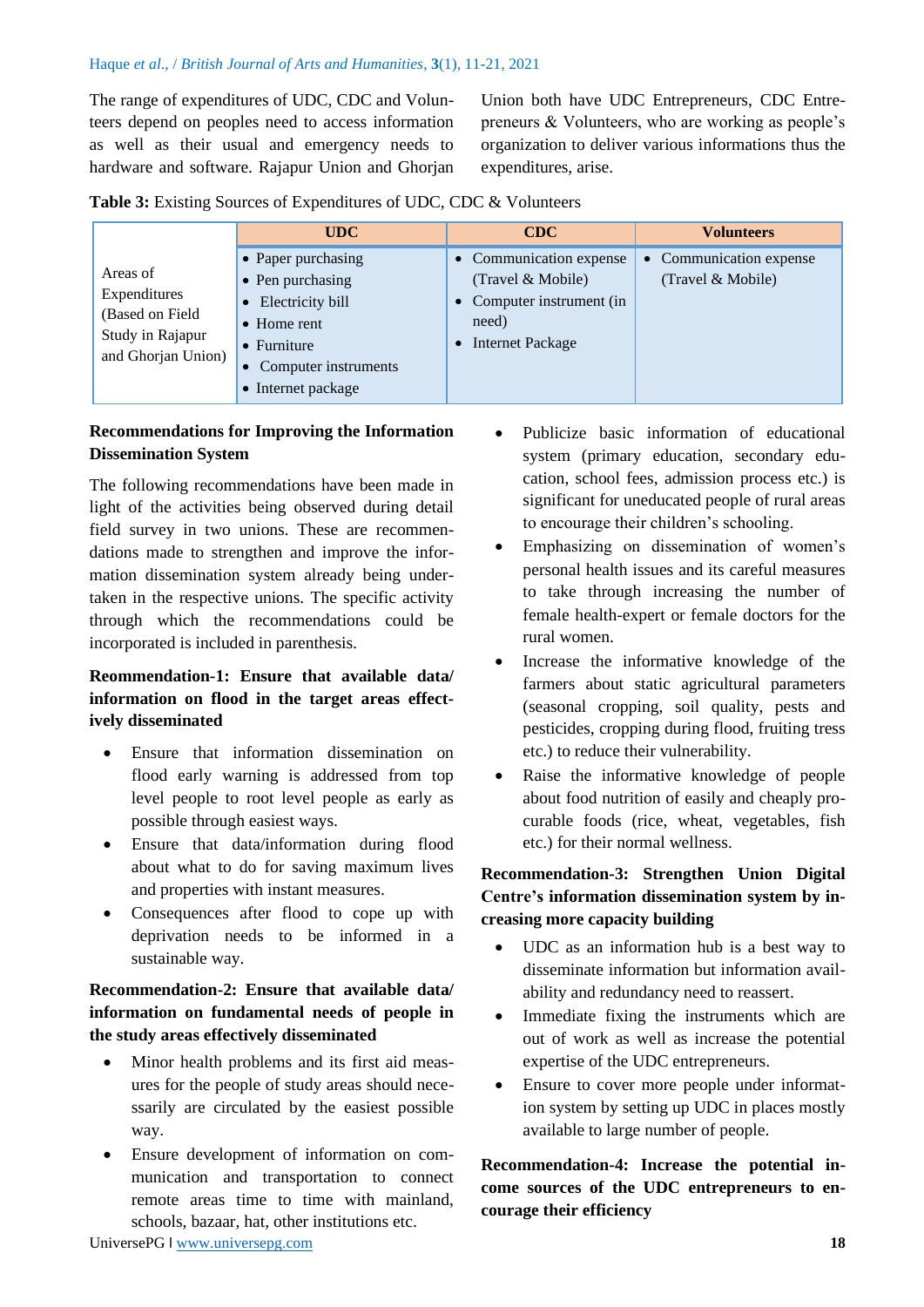- Enrichment of instrumental facility besides the existing equipments to accelerate income sources for sustainable management of UDC.
- Government initiatives to determine the entrepreneur's monthly fixed salary to ensure reliability to their respective jobs.

# **Recommendation-5: Strengthen Char Digital Centre's information dissemination system by increasing capacity building**

- Ensure instrumental availability and accessibility to CDC entrepreneurs required to disseminate information to all char-land people.
- Increase the number of CDC in major charland areas to address maximum number of people in any point of time.
- Establishment of collaborative approach between UDC and CDC to share the lacking of each other for majority's betterment.

# **Recommendation-6: Increase the potential income sources of the CDC entrepreneurs to encourage their efficiency**

- Ensure uninterrupted connection of internet for CDC entrepreneurs to collect any information anytime from websites for dissemination. From some services (providing services to local people like-emailing, job search, birth registration etc.) they can generate income very easily.
- Ensure monetary support or grants to disseminate information to all stakeholders; even in emergency need disseminate information to respective communities as early as possible.

# **Recommendation-7: Increase work-space and efficiency of Volunteer/CBO/CSAG to target areas for door to door dissemination of information**

- Increasing volunteer number based on villages or wards to disseminate information from people to people for saving lives and properties as much as possible.
- Developing modern and time consuming training facilities for the volunteers/CBOs in regular basis along with mock-drill.
- Strengthen knowledge, capacity and leadership of CBOs/CSAGs as if they can carry out necessary activities during the time of urgency.

# gather. • Leaflet, booklet, pamphlet, poster or other

**actions and time savings**

informative printed papers can be circulated and publicized in mostly gathered public places.

**Recommendation-8: Ensure large scale dissemination systems for all communities to take instant** 

• Dissemination of information using mike in bazaar, hat, mosque, play ground, temple or any other places usually where people mostly

• Billboard or digital display board containing different information which people generally seek for can be constructed in populous places.

## **CONCLUSION:**

With special focus on the local needs and demands of the information on various aspects of the char land area information emphasis on the dissemination, the follow up the feasibility study assessed a wide range of information surrounding the operational and conceptual aspects of the local community. Most of the community people perceived extreme poverty as the root cause of unemployment, lack of awareness and illiteracy. Indeed this happens when communities are well informed and when the delivery of services is clearly economically attractive for both providers and their clients. The demands of community mostly based on information standards and other quality standards. The survey finding was carried out in the status of access to information within the char land areas. The feasibility study of the focus areas has been carried on through informative perspective of capacity building and including skill development within the community at the grass root people and various government agencies and the feasibilities reports also documented an improvements and perception in identifying consequences of information on flood early warning and contribute to the development of a Disaster Information Management System in Char-land areas of Bangladesh. Char-based isolated communities have no timely access to disaster information and it continues due to absence of community-friendly information communication and transformation mechanisms. The confidences level of the local community in being able to articulate cultural, economic, social and political rights of human being has also significantly improved, which has reflection on community involvements in the different awareness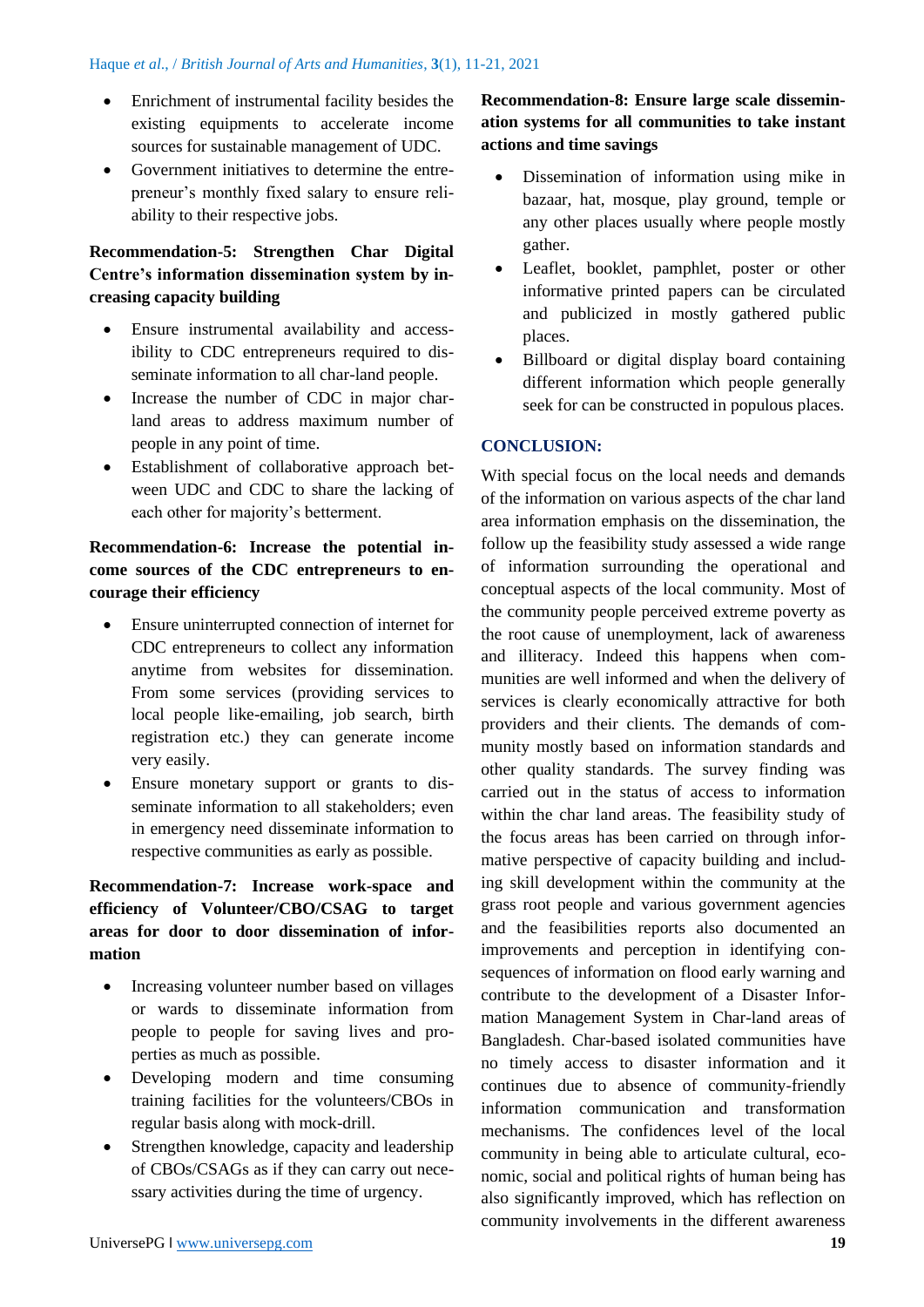information campaigns, particularly country yard meetings, school programme, information rights focused ICT, dramas and the dissemination of campaign materials , brochures, etc. There has also been definite improvement in the consequences among community people as to where they can access to the holistic information and seeking information from the UDC/CDC official and volunteers. The UDC/ CDC has not only reduced the gap of information among the community people but also increased the awareness building. Thus, it is concluded that a holistic approach rights to information and obstacle prevention must teach both information rights holders and institutional barriers simultaneously, so that the benefit of the community are experienced in the dynamic relationships and previously silenced sections of the society are emancipated to claim what they want.

### **ACKNOWLEDGEMENT:**

I would first like to thank our study team for providing the profound gratitude to my family and friends for providing me with constant inspiration and unfailing support.

### **CONFLICTS OF INTEREST:**

The authors declare there's no conflict of interest to publish the present work.

### **REFERENCES:**

- 1) Alemna, A. A., and Sam, J. (2006). Critical issues in information and communication technologies for rural development in Ghana. *Inform. Develop.*, **22**(4), 236-241. <https://doi.org/10.1177/0266666906074181>
- 2) Ashraf, M., Grunfeld, H., Harris, R., Alam, N., Ferdousi, S., & Malik, B. T. (2011). An explorative study of ICT for Developmental Impact in rural areas of Bangladesh. *Media Asia*, 38(1), 22-31.
- 3) Community Report Sirajgonj Zila, (2012). Bangladesh Bureau of Statistics, Statistics and Informatics Division, Ministry of Planning.
- 4) Cultural survey report of Belkuchi Upazila, (2007). Available online on [http://www.banglapedia.org/HT/B\\_0449.htm](http://www.banglapedia.org/HT/B_0449.htm)
- 5) Cultural survey report of Chauhali Upazila, (2007). Available online on  $$ [http://en.banglapedia.org/index.php?title=Chau](http://en.banglapedia.org/index.php?title=Chauhali_Upazila) [hali\\_Upazila](http://en.banglapedia.org/index.php?title=Chauhali_Upazila)
- 6) Chowdhury, M. S., & Alam, Z. (2009). ICT-Driven Knowledge Economy in Bangladesh: Issues and Constraints. *Journal of Knowledge Management Practice*, **10**(1).
- 7) de Munster. I.L. (2004). The digital divide in Latin America: A case study. *70th IFLA General Conference and Council*, 1-10.
- 8) FAO. (2001).*Discovering the "magic box": Local appropriation of information and communication technologies*. Retrieved 12 December, 2017, from: [http://agris.fao.org/agris-search/search.do?re](http://agris.fao.org/agris-search/search.do?re%20cordID=XF2008437183)  [cordID=XF2008437183](http://agris.fao.org/agris-search/search.do?re%20cordID=XF2008437183)
- 9) Goulding. A. & Spacey. R. (2002). Women and the information society: Barriers and participation. *68th IFLA Council and General Conference*, 1-10.
- 10) Hasan, R., Islam, S., Rahman, M. S. & Jewel, K. N. A. (2009). Farmers access to information for agricultural development in Bangladesh. *Bangladesh Research Publication Journal*, **2**(1), 319-333.
- 11) Hoq, K. M. G. (2015). Rural library and information services, their success, failure and sustainability: a literature review. *Information Development*, **31**(3), 294-310. <https://doi.org/10.1177/0266666913515693>
- 12) Hoque, M. R. & Sorwar, G. (2015). ICT based e-government services for rural development: a study of union information and service center (UISC) in Bangladesh. *The Electronic Journal of Information Systems in Developing Countries*, **71**(8), 1-19.
- 13) Hossain MR, Khatun S, and Rashid MA. (2019). Present status of information and internet services in union council of Madhukhali upazila: a case study, *Br. J. Arts Humanit*., **1**(6), 35-44.

<https://doi.org/10.34104/bjah.019.35044>

- 14) Islam, M. A. & Hoq, K. M. G. (2011). Community Internet access in rural areas: A study on community information centres in Bangladesh. *Malaysian Journal of Library & Information Science*, **15**(2), 109-124. <https://mjlis.um.edu.my/article/view/6936>
- 15) Kashem, M. A., Faroque, M. A. A., Ahmed, G. M. F. & Bilkas, S. E. (2013). The complementary roles of information and Communication technology in Bangladesh agriculture. *Journal of Science Foundation*, **8**(1-